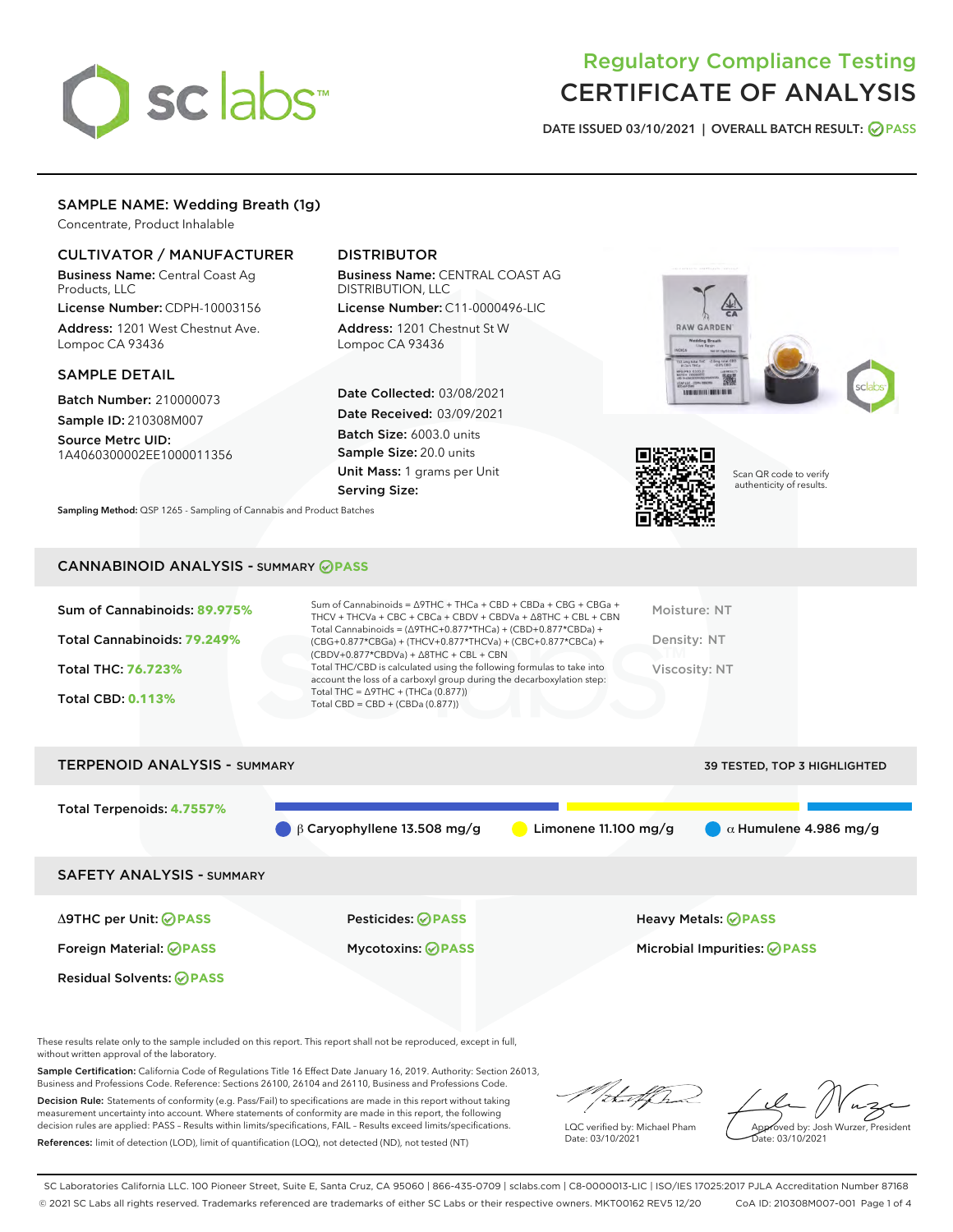



WEDDING BREATH (1G) | DATE ISSUED 03/10/2021 | OVERALL BATCH RESULT:  $\bigcirc$  PASS

# CANNABINOID TEST RESULTS - 03/09/2021 2 PASS

Tested by high-performance liquid chromatography with diode-array detection (HPLC-DAD). **Method:** QSP 1157 - Analysis of Cannabinoids by HPLC-DAD

TOTAL CANNABINOIDS: **79.249%** Total Cannabinoids (Total THC) + (Total CBD) + (Total CBG) + (Total THCV) + (Total CBC) +

(Total CBDV) + ∆8THC + CBL + CBN TOTAL THC: **76.723%**

Total THC (∆9THC+0.877\*THCa)

TOTAL CBD: **0.113%** Total CBD (CBD+0.877\*CBDa)

TOTAL CBC: 0.583% Total CBC (CBC+0.877\*CBCa)

TOTAL CBDV: ND Total CBDV (CBDV+0.877\*CBDVa)

TOTAL CBG: 1.51% Total CBG (CBG+0.877\*CBGa) TOTAL THCV: 0.32% Total THCV (THCV+0.877\*THCVa)

| <b>COMPOUND</b> | LOD/LOQ<br>(mg/g)          | <b>MEASUREMENT</b><br><b>UNCERTAINTY</b><br>(mg/g) | <b>RESULT</b><br>(mg/g) | <b>RESULT</b><br>(%) |
|-----------------|----------------------------|----------------------------------------------------|-------------------------|----------------------|
| <b>THCa</b>     | 0.05 / 0.14                | ±21.723                                            | 845.27                  | 84.527               |
| <b>A9THC</b>    | 0.06/0.26                  | ±0.892                                             | 25.93                   | 2.593                |
| <b>CBGa</b>     | 0.1 / 0.2                  | ±0.79                                              | 15.1                    | 1.51                 |
| <b>CBCa</b>     | 0.07 / 0.28                | ±0.325                                             | 6.65                    | 0.665                |
| <b>THCVa</b>    | 0.07/0.20                  | ±0.174                                             | 3.65                    | 0.365                |
| <b>CBG</b>      | 0.06/0.19                  | ±0.073                                             | 1.86                    | 0.186                |
| <b>CBDa</b>     | 0.02/0.19                  | ±0.038                                             | 1.29                    | 0.129                |
| A8THC           | 0.1/0.4                    | N/A                                                | <b>ND</b>               | <b>ND</b>            |
| <b>THCV</b>     | 0.1 / 0.2                  | N/A                                                | <b>ND</b>               | <b>ND</b>            |
| <b>CBD</b>      | 0.07/0.29                  | N/A                                                | <b>ND</b>               | <b>ND</b>            |
| <b>CBDV</b>     | 0.04 / 0.15                | N/A                                                | <b>ND</b>               | <b>ND</b>            |
| <b>CBDVa</b>    | 0.03/0.53                  | N/A                                                | <b>ND</b>               | <b>ND</b>            |
| <b>CBL</b>      | 0.06 / 0.24                | N/A                                                | <b>ND</b>               | <b>ND</b>            |
| <b>CBN</b>      | 0.1/0.3                    | N/A                                                | <b>ND</b>               | <b>ND</b>            |
| <b>CBC</b>      | 0.2 / 0.5                  | N/A                                                | <b>ND</b>               | <b>ND</b>            |
|                 | <b>SUM OF CANNABINOIDS</b> |                                                    | 899.75 mg/g             | 89.975%              |

#### **UNIT MASS: 1 grams per Unit**

| ∆9THC per Unit                                                                            | 1120 per-package limit | 25.93 mg/unit<br><b>PASS</b> |  |  |  |
|-------------------------------------------------------------------------------------------|------------------------|------------------------------|--|--|--|
| <b>Total THC per Unit</b>                                                                 |                        | 767.23 mg/unit               |  |  |  |
| <b>CBD per Unit</b>                                                                       |                        | <b>ND</b>                    |  |  |  |
| <b>Total CBD per Unit</b>                                                                 |                        | $1.13$ mg/unit               |  |  |  |
| Sum of Cannabinoids<br>per Unit                                                           |                        | 899.75 mg/unit               |  |  |  |
| <b>Total Cannabinoids</b><br>per Unit                                                     |                        | 792.49 mg/unit               |  |  |  |
| <b>MOISTURE TEST RESULT</b><br><b>VISCOSITY TEST RESULT</b><br><b>DENSITY TEST RESULT</b> |                        |                              |  |  |  |

Not Tested

Not Tested

Not Tested

#### TERPENOID TEST RESULTS - 03/10/2021

Terpene analysis utilizing gas chromatography-flame ionization detection (GC-FID). Terpenes are the aromatic compounds that endow cannabis with their unique scent and effect. Following are the primary terpenes detected. **Method:** QSP 1192 - Analysis of Terpenoids by GC-FID

| <b>COMPOUND</b>         | LOD/LOQ<br>(mg/g) | <b>MEASUREMENT</b><br><b>UNCERTAINTY</b><br>(mg/g) | <b>RESULT</b><br>(mg/g) | <b>RESULT</b><br>$(\%)$ |
|-------------------------|-------------------|----------------------------------------------------|-------------------------|-------------------------|
| $\beta$ Caryophyllene   | 0.004 / 0.012     | ±0.4809                                            | 13.508                  | 1.3508                  |
| Limonene                | 0.005 / 0.016     | ±0.1587                                            | 11.100                  | 1.1100                  |
| $\alpha$ Humulene       | 0.009/0.029       | ±0.1601                                            | 4.986                   | 0.4986                  |
| Linalool                | 0.009 / 0.032     | ±0.1105                                            | 2.908                   | 0.2908                  |
| <b>Myrcene</b>          | 0.008 / 0.025     | ±0.0302                                            | 2.339                   | 0.2339                  |
| Terpinolene             | 0.008 / 0.026     | ±0.0447                                            | 2.179                   | 0.2179                  |
| $\alpha$ Bisabolol      | 0.008 / 0.026     | ±0.1095                                            | 2.050                   | 0.2050                  |
| Fenchol                 | 0.010 / 0.034     | ±0.0543                                            | 1.402                   | 0.1402                  |
| β Pinene                | 0.004 / 0.014     | ±0.0150                                            | 1.304                   | 0.1304                  |
| <b>Terpineol</b>        | 0.016 / 0.055     | ±0.0794                                            | 1.293                   | 0.1293                  |
| Ocimene                 | 0.011 / 0.038     | ±0.0289                                            | 0.900                   | 0.0900                  |
| Valencene               | 0.009 / 0.030     | ±0.0597                                            | 0.867                   | 0.0867                  |
| $\alpha$ Pinene         | 0.005 / 0.017     | ±0.0072                                            | 0.842                   | 0.0842                  |
| trans-β-Farnesene       | 0.008 / 0.025     | ±0.0139                                            | 0.392                   | 0.0392                  |
| Nerolidol               | 0.009 / 0.028     | ±0.0184                                            | 0.292                   | 0.0292                  |
| <b>Borneol</b>          | 0.005 / 0.016     | ±0.0116                                            | 0.277                   | 0.0277                  |
| Caryophyllene<br>Oxide  | 0.010 / 0.033     | ±0.0103                                            | 0.223                   | 0.0223                  |
| Camphene                | 0.005 / 0.015     | ±0.0018                                            | 0.153                   | 0.0153                  |
| Citronellol             | 0.003 / 0.010     | ±0.0047                                            | 0.097                   | 0.0097                  |
| Fenchone                | 0.009 / 0.028     | ±0.0026                                            | 0.090                   | 0.0090                  |
| $\gamma$ Terpinene      | 0.006 / 0.018     | ±0.0010                                            | 0.055                   | 0.0055                  |
| $\alpha$ Phellandrene   | 0.006 / 0.020     | ±0.0007                                            | 0.050                   | 0.0050                  |
| $\alpha$ Terpinene      | 0.005 / 0.017     | ±0.0007                                            | 0.050                   | 0.0050                  |
| Sabinene Hydrate        | 0.006 / 0.022     | ±0.0018                                            | 0.047                   | 0.0047                  |
| Geraniol                | 0.002 / 0.007     | ±0.0018                                            | 0.041                   | 0.0041                  |
| <b>Geranyl Acetate</b>  | 0.004 / 0.014     | ±0.0015                                            | 0.037                   | 0.0037                  |
| 3 Carene                | 0.005 / 0.018     | ±0.0004                                            | 0.031                   | 0.0031                  |
| Eucalyptol              | 0.006 / 0.018     | ±0.0005                                            | 0.018                   | 0.0018                  |
| Sabinene                | 0.004 / 0.014     | ±0.0002                                            | 0.015                   | 0.0015                  |
| Nerol                   | 0.003 / 0.011     | ±0.0005                                            | 0.011                   | 0.0011                  |
| Guaiol                  | 0.009 / 0.030     | N/A                                                | 100                     | <loq< th=""></loq<>     |
| p-Cymene                | 0.005 / 0.016     | N/A                                                | <b>ND</b>               | ND                      |
| (-)-Isopulegol          | 0.005 / 0.016     | N/A                                                | ND                      | ND                      |
| Camphor                 | 0.006 / 0.019     | N/A                                                | ND                      | ND                      |
| Isoborneol              | 0.004 / 0.012     | N/A                                                | ND                      | ND                      |
| Menthol                 | 0.008 / 0.025     | N/A                                                | ND                      | ND                      |
| R-(+)-Pulegone          | 0.003 / 0.011     | N/A                                                | ND                      | ND                      |
| $\alpha$ Cedrene        | 0.005 / 0.016     | N/A                                                | ND                      | ND                      |
| Cedrol                  | 0.008 / 0.027     | N/A                                                | ND                      | ND                      |
| <b>TOTAL TERPENOIDS</b> |                   |                                                    | 47.557 mg/g             | 4.7557%                 |

SC Laboratories California LLC. 100 Pioneer Street, Suite E, Santa Cruz, CA 95060 | 866-435-0709 | sclabs.com | C8-0000013-LIC | ISO/IES 17025:2017 PJLA Accreditation Number 87168 © 2021 SC Labs all rights reserved. Trademarks referenced are trademarks of either SC Labs or their respective owners. MKT00162 REV5 12/20 CoA ID: 210308M007-001 Page 2 of 4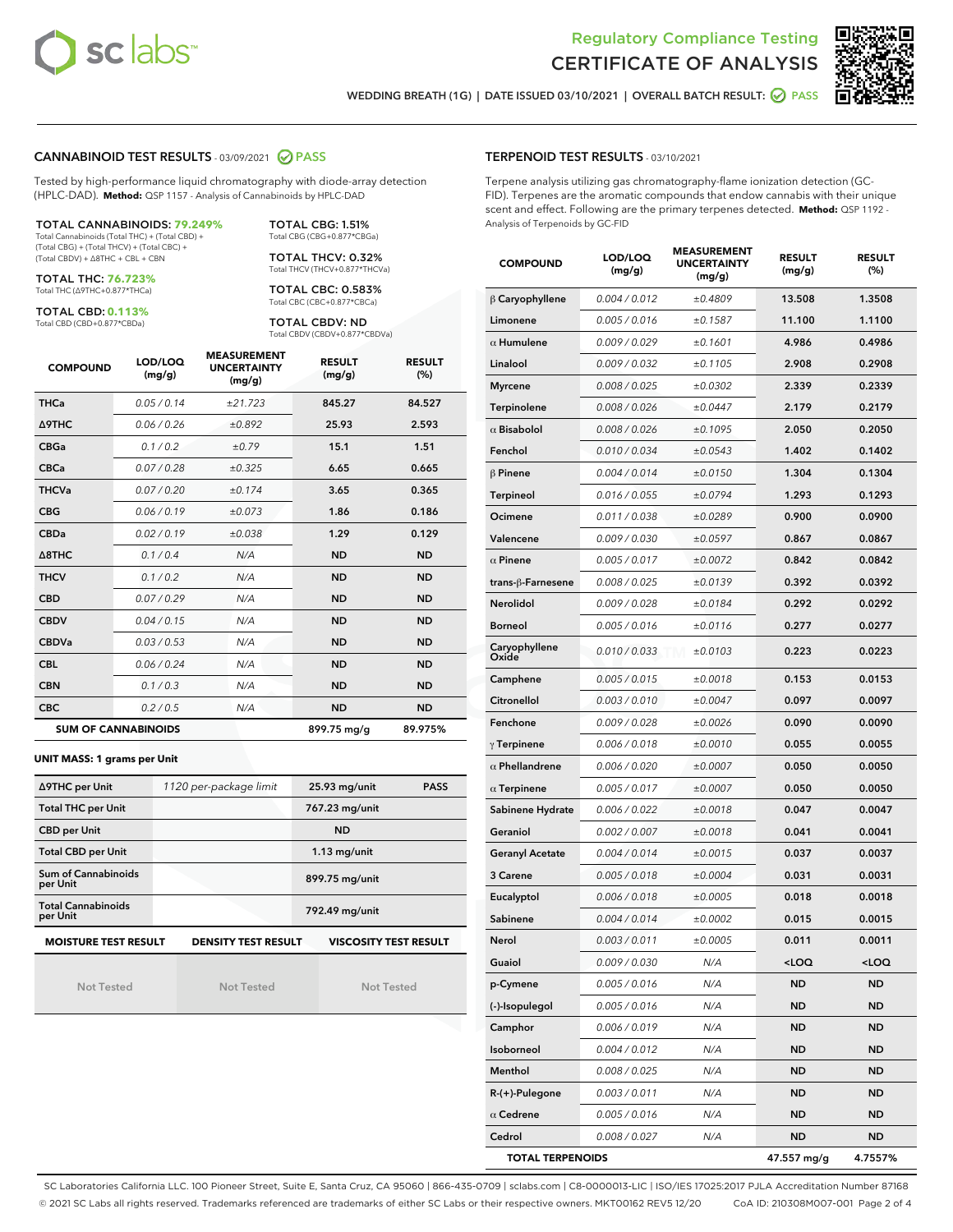



WEDDING BREATH (1G) | DATE ISSUED 03/10/2021 | OVERALL BATCH RESULT:  $\bigcirc$  PASS

# CATEGORY 1 PESTICIDE TEST RESULTS - 03/10/2021 2 PASS

Pesticide and plant growth regulator analysis utilizing high-performance liquid chromatography-mass spectrometry (HPLC-MS) or gas chromatography-mass spectrometry (GC-MS). \*GC-MS utilized where indicated. **Method:** QSP 1212 - Analysis of Pesticides and Mycotoxins by LC-MS or QSP 1213 - Analysis of Pesticides by GC-MS

| <b>COMPOUND</b>             | LOD/LOQ<br>$(\mu g/g)$ | <b>ACTION</b><br><b>LIMIT</b><br>$(\mu g/g)$ | <b>MEASUREMENT</b><br><b>UNCERTAINTY</b><br>$(\mu g/g)$ | <b>RESULT</b><br>$(\mu g/g)$ | <b>RESULT</b> |
|-----------------------------|------------------------|----------------------------------------------|---------------------------------------------------------|------------------------------|---------------|
| Aldicarb                    | 0.03 / 0.08            | $\ge$ LOD                                    | N/A                                                     | <b>ND</b>                    | <b>PASS</b>   |
| Carbofuran                  | 0.02/0.05              | $>$ LOD                                      | N/A                                                     | <b>ND</b>                    | <b>PASS</b>   |
| Chlordane*                  | 0.03 / 0.08            | $\geq$ LOD                                   | N/A                                                     | <b>ND</b>                    | <b>PASS</b>   |
| Chlorfenapyr*               | 0.03/0.10              | $\geq$ LOD                                   | N/A                                                     | <b>ND</b>                    | <b>PASS</b>   |
| Chlorpyrifos                | 0.02 / 0.06            | $\ge$ LOD                                    | N/A                                                     | <b>ND</b>                    | <b>PASS</b>   |
| Coumaphos                   | 0.02 / 0.07            | $\ge$ LOD                                    | N/A                                                     | <b>ND</b>                    | <b>PASS</b>   |
| <b>Daminozide</b>           | 0.02 / 0.07            | $\ge$ LOD                                    | N/A                                                     | <b>ND</b>                    | <b>PASS</b>   |
| <b>DDVP</b><br>(Dichlorvos) | 0.03/0.09              | $\ge$ LOD                                    | N/A                                                     | <b>ND</b>                    | <b>PASS</b>   |
| <b>Dimethoate</b>           | 0.03 / 0.08            | $\ge$ LOD                                    | N/A                                                     | <b>ND</b>                    | <b>PASS</b>   |
| Ethoprop(hos)               | 0.03/0.10              | $\ge$ LOD                                    | N/A                                                     | <b>ND</b>                    | <b>PASS</b>   |
| Etofenprox                  | 0.02 / 0.06            | $\ge$ LOD                                    | N/A                                                     | <b>ND</b>                    | <b>PASS</b>   |
| Fenoxycarb                  | 0.03 / 0.08            | $\ge$ LOD                                    | N/A                                                     | <b>ND</b>                    | <b>PASS</b>   |
| Fipronil                    | 0.03/0.08              | $\ge$ LOD                                    | N/A                                                     | <b>ND</b>                    | <b>PASS</b>   |
| Imazalil                    | 0.02 / 0.06            | $\ge$ LOD                                    | N/A                                                     | <b>ND</b>                    | <b>PASS</b>   |
| Methiocarb                  | 0.02 / 0.07            | $\ge$ LOD                                    | N/A                                                     | <b>ND</b>                    | <b>PASS</b>   |
| Methyl<br>parathion         | 0.03/0.10              | $\ge$ LOD                                    | N/A                                                     | <b>ND</b>                    | <b>PASS</b>   |
| <b>Mevinphos</b>            | 0.03/0.09              | $>$ LOD                                      | N/A                                                     | <b>ND</b>                    | <b>PASS</b>   |
| Paclobutrazol               | 0.02 / 0.05            | $\ge$ LOD                                    | N/A                                                     | <b>ND</b>                    | <b>PASS</b>   |
| Propoxur                    | 0.03/0.09              | $>$ LOD                                      | N/A                                                     | <b>ND</b>                    | <b>PASS</b>   |
| Spiroxamine                 | 0.03 / 0.08            | $\ge$ LOD                                    | N/A                                                     | <b>ND</b>                    | <b>PASS</b>   |
| Thiacloprid                 | 0.03/0.10              | $\ge$ LOD                                    | N/A                                                     | <b>ND</b>                    | <b>PASS</b>   |

## CATEGORY 2 PESTICIDE TEST RESULTS - 03/10/2021 @ PASS

| <b>COMPOUND</b>   | LOD/LOQ<br>$(\mu g/g)$ | <b>ACTION</b><br><b>LIMIT</b><br>$(\mu g/g)$ | <b>MEASUREMENT</b><br><b>UNCERTAINTY</b><br>$(\mu g/g)$ | <b>RESULT</b><br>$(\mu g/g)$ | <b>RESULT</b> |
|-------------------|------------------------|----------------------------------------------|---------------------------------------------------------|------------------------------|---------------|
| Abamectin         | 0.03/0.10              | 0.1                                          | N/A                                                     | <b>ND</b>                    | <b>PASS</b>   |
| Acephate          | 0.02/0.07              | 0.1                                          | N/A                                                     | <b>ND</b>                    | <b>PASS</b>   |
| Acequinocyl       | 0.02/0.07              | 0.1                                          | N/A                                                     | <b>ND</b>                    | <b>PASS</b>   |
| Acetamiprid       | 0.02/0.05              | 0.1                                          | N/A                                                     | <b>ND</b>                    | <b>PASS</b>   |
| Azoxystrobin      | 0.02/0.07              | 0.1                                          | N/A                                                     | <b>ND</b>                    | <b>PASS</b>   |
| <b>Bifenazate</b> | 0.01/0.04              | 0.1                                          | N/A                                                     | <b>ND</b>                    | <b>PASS</b>   |
| <b>Bifenthrin</b> | 0.02/0.05              | 3                                            | N/A                                                     | <b>ND</b>                    | <b>PASS</b>   |
| <b>Boscalid</b>   | 0.03/0.09              | 0.1                                          | N/A                                                     | <b>ND</b>                    | <b>PASS</b>   |

| <b>CATEGORY 2 PESTICIDE TEST RESULTS</b> - 03/10/2021 continued |
|-----------------------------------------------------------------|
|-----------------------------------------------------------------|

| <b>COMPOUND</b>               | LOD/LOQ<br>$(\mu g/g)$ | <b>ACTION</b><br>LIMIT<br>$(\mu g/g)$ | <b>MEASUREMENT</b><br><b>UNCERTAINTY</b><br>(µg/g) | <b>RESULT</b><br>(µg/g) | <b>RESULT</b> |
|-------------------------------|------------------------|---------------------------------------|----------------------------------------------------|-------------------------|---------------|
| Captan                        | 0.19/0.57              | 0.7                                   | N/A                                                | <b>ND</b>               | <b>PASS</b>   |
| Carbaryl                      | 0.02 / 0.06            | 0.5                                   | N/A                                                | ND                      | <b>PASS</b>   |
| Chlorantranilip-<br>role      | 0.04/0.12              | 10                                    | N/A                                                | ND                      | <b>PASS</b>   |
| Clofentezine                  | 0.03 / 0.09            | 0.1                                   | N/A                                                | ND                      | <b>PASS</b>   |
| Cyfluthrin                    | 0.12 / 0.38            | 2                                     | N/A                                                | ND                      | <b>PASS</b>   |
| Cypermethrin                  | 0.11 / 0.32            | 1                                     | N/A                                                | ND                      | <b>PASS</b>   |
| <b>Diazinon</b>               | 0.02 / 0.05            | 0.1                                   | N/A                                                | ND                      | <b>PASS</b>   |
| Dimethomorph                  | 0.03 / 0.09            | 2                                     | N/A                                                | ND                      | <b>PASS</b>   |
| Etoxazole                     | 0.02 / 0.06            | 0.1                                   | N/A                                                | ND                      | <b>PASS</b>   |
| Fenhexamid                    | 0.03 / 0.09            | 0.1                                   | N/A                                                | ND                      | <b>PASS</b>   |
| Fenpyroximate                 | 0.02 / 0.06            | 0.1                                   | N/A                                                | ND                      | <b>PASS</b>   |
| <b>Flonicamid</b>             | 0.03 / 0.10            | 0.1                                   | N/A                                                | ND                      | <b>PASS</b>   |
| Fludioxonil                   | 0.03/0.10              | 0.1                                   | N/A                                                | ND                      | <b>PASS</b>   |
| Hexythiazox                   | 0.02 / 0.07            | 0.1                                   | N/A                                                | ND                      | <b>PASS</b>   |
| Imidacloprid                  | 0.04/0.11              | 5                                     | N/A                                                | ND                      | <b>PASS</b>   |
| Kresoxim-methyl               | 0.02 / 0.07            | 0.1                                   | N/A                                                | ND                      | <b>PASS</b>   |
| <b>Malathion</b>              | 0.03 / 0.09            | 0.5                                   | N/A                                                | ND                      | <b>PASS</b>   |
| Metalaxyl                     | 0.02 / 0.07            | 2                                     | N/A                                                | ND                      | <b>PASS</b>   |
| Methomyl                      | 0.03 / 0.10            | 1                                     | N/A                                                | ND                      | <b>PASS</b>   |
| Myclobutanil                  | 0.03 / 0.09            | 0.1                                   | N/A                                                | ND                      | <b>PASS</b>   |
| <b>Naled</b>                  | 0.02 / 0.07            | 0.1                                   | N/A                                                | ND                      | <b>PASS</b>   |
| Oxamyl                        | 0.04 / 0.11            | 0.5                                   | N/A                                                | ND                      | <b>PASS</b>   |
| Pentachloronitro-<br>benzene* | 0.03 / 0.09            | 0.1                                   | N/A                                                | ND                      | <b>PASS</b>   |
| Permethrin                    | 0.04 / 0.12            | 0.5                                   | N/A                                                | ND                      | <b>PASS</b>   |
| Phosmet                       | 0.03 / 0.10            | 0.1                                   | N/A                                                | ND                      | <b>PASS</b>   |
| Piperonylbu-<br>toxide        | 0.02 / 0.07            | 3                                     | N/A                                                | ND                      | <b>PASS</b>   |
| Prallethrin                   | 0.03 / 0.08            | 0.1                                   | N/A                                                | ND                      | <b>PASS</b>   |
| Propiconazole                 | 0.02 / 0.07            | 0.1                                   | N/A                                                | ND                      | <b>PASS</b>   |
| Pyrethrins                    | 0.04 / 0.12            | 0.5                                   | N/A                                                | ND                      | PASS          |
| Pyridaben                     | 0.02 / 0.07            | 0.1                                   | N/A                                                | ND                      | <b>PASS</b>   |
| Spinetoram                    | 0.02 / 0.07            | 0.1                                   | N/A                                                | <b>ND</b>               | <b>PASS</b>   |
| Spinosad                      | 0.02 / 0.07            | 0.1                                   | N/A                                                | ND                      | <b>PASS</b>   |
| Spiromesifen                  | 0.02 / 0.05            | 0.1                                   | N/A                                                | ND                      | <b>PASS</b>   |
| Spirotetramat                 | 0.02 / 0.06            | 0.1                                   | N/A                                                | ND                      | <b>PASS</b>   |
| Tebuconazole                  | 0.02 / 0.07            | 0.1                                   | N/A                                                | ND                      | <b>PASS</b>   |
| Thiamethoxam                  | 0.03 / 0.10            | 5                                     | N/A                                                | ND                      | <b>PASS</b>   |
| Trifloxystrobin               | 0.03 / 0.08            | 0.1                                   | N/A                                                | ND                      | <b>PASS</b>   |

SC Laboratories California LLC. 100 Pioneer Street, Suite E, Santa Cruz, CA 95060 | 866-435-0709 | sclabs.com | C8-0000013-LIC | ISO/IES 17025:2017 PJLA Accreditation Number 87168 © 2021 SC Labs all rights reserved. Trademarks referenced are trademarks of either SC Labs or their respective owners. MKT00162 REV5 12/20 CoA ID: 210308M007-001 Page 3 of 4